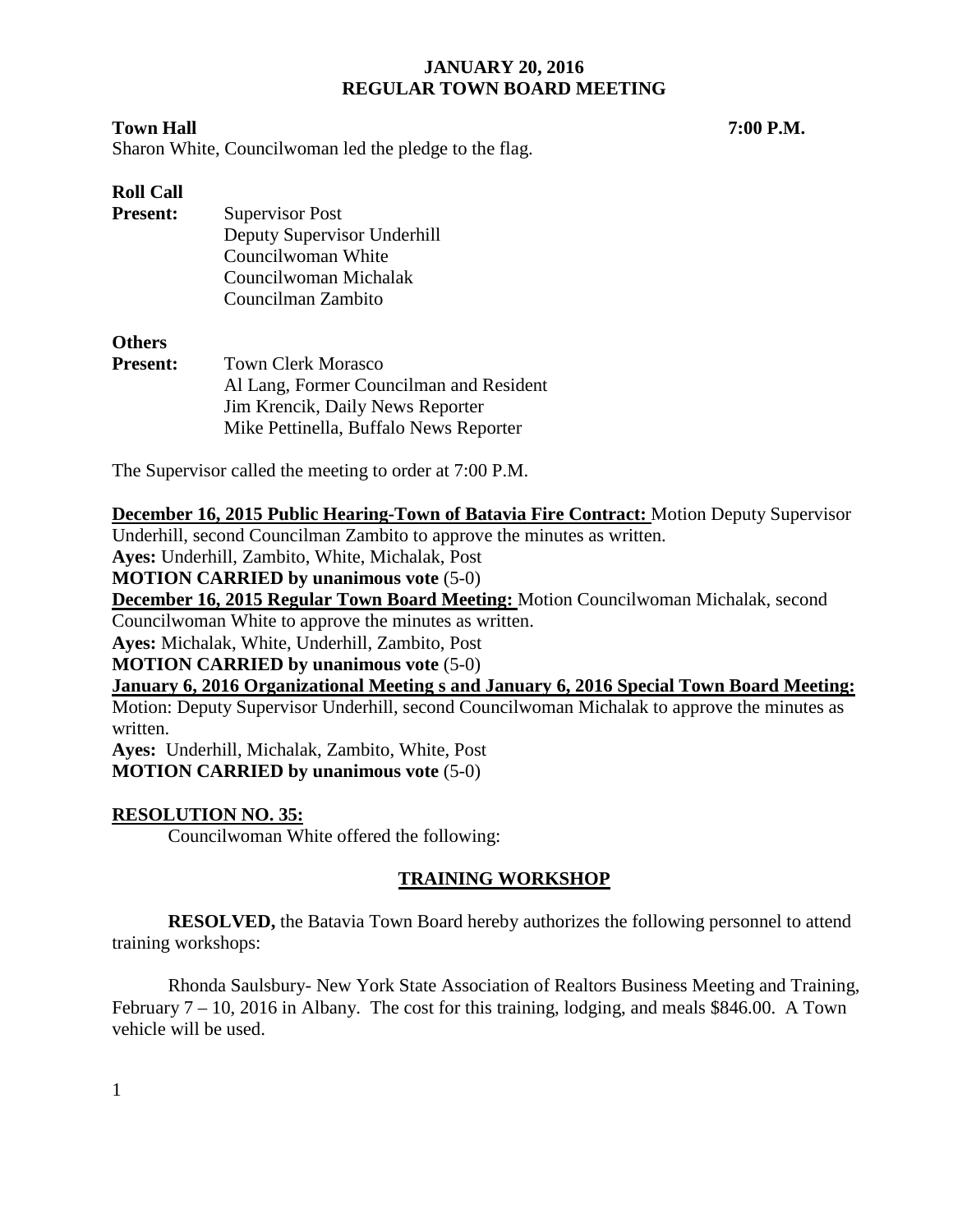Jason Armbrewster- Leadership Genesee Facilitation Skills for 21<sup>st</sup> Century February 9, 2016. There is no cost for this training.

Chad Zambito- Association of Towns Annual Conference February 14 0 17, 2016 in New York City. The cost for the training, lodging, meals and travel is \$1,312.00.

Daniel Lang and Matthew Mahaney- Northern Adirondack Code Enforcement Education Conference, February 29, 2016 – March 3, 2016 in Lake Placid. The cost for the training, lodging, and meals for both to attend is \$1436.00. A Town vehicle will be used.

Bruce Gerould- Finger Lakes Building Officials Conference March 14 – March 17, 2016 at a cost of \$390.00. A Town vehicle will be used.

Steven Mountain, Marcy Crandall, Paul Barret and Greg Lang- WNY Water Works Conference, February 10, 2016. The cost for this training is \$25.00 each.

**Second by**: Councilwoman Michalak **Ayes:** White, Michalak, Underhill, Post **Abstain:** Zambito **APPROVED (4-ayes, 1 abstain)**

## **RESOLUTION NO. 36:**

Deputy Supervisor Underhill offered the following:

# **APPROVAL OF CHANGE ORDER 2016-01 OPERATION & MAINTENANCE- TOWN OF BATAVIA LANDFILL SUPERFUND SITE**

**WHEREAS,** Arcadis is under contract with the Town of Batavia and the City of Batavia to provide Engineering Services at the Town of Batavia Landfill Superfund Site; and

**WHEREAS,** by agreement the Town of Batavia and City of Batavia are requested to fund the Operation and Maintenance activities at the Site; and

**WHEREAS,** Arcadis has submitted a letter detailing the scope of work and cost estimate for providing Operation and Maintenance Engineering Services at the Site for 2016; and

**WHEREAS,** the cost for the service is estimated at sixteen thousand, nine hundred, eighty-two dollars (\$16,982.00), seventy-five percent (75%) to be incurred by the City of Batavia and twenty-five percent (25%) to the Town.

## **NOW, THEREFORE**, **BE IT**

**RESOLVED** the Town of Batavia hereby authorizes the Supervisor to execute the Change Order Approval Form, a copy of which is annexed hereto and made part of the Town Board Minutes, for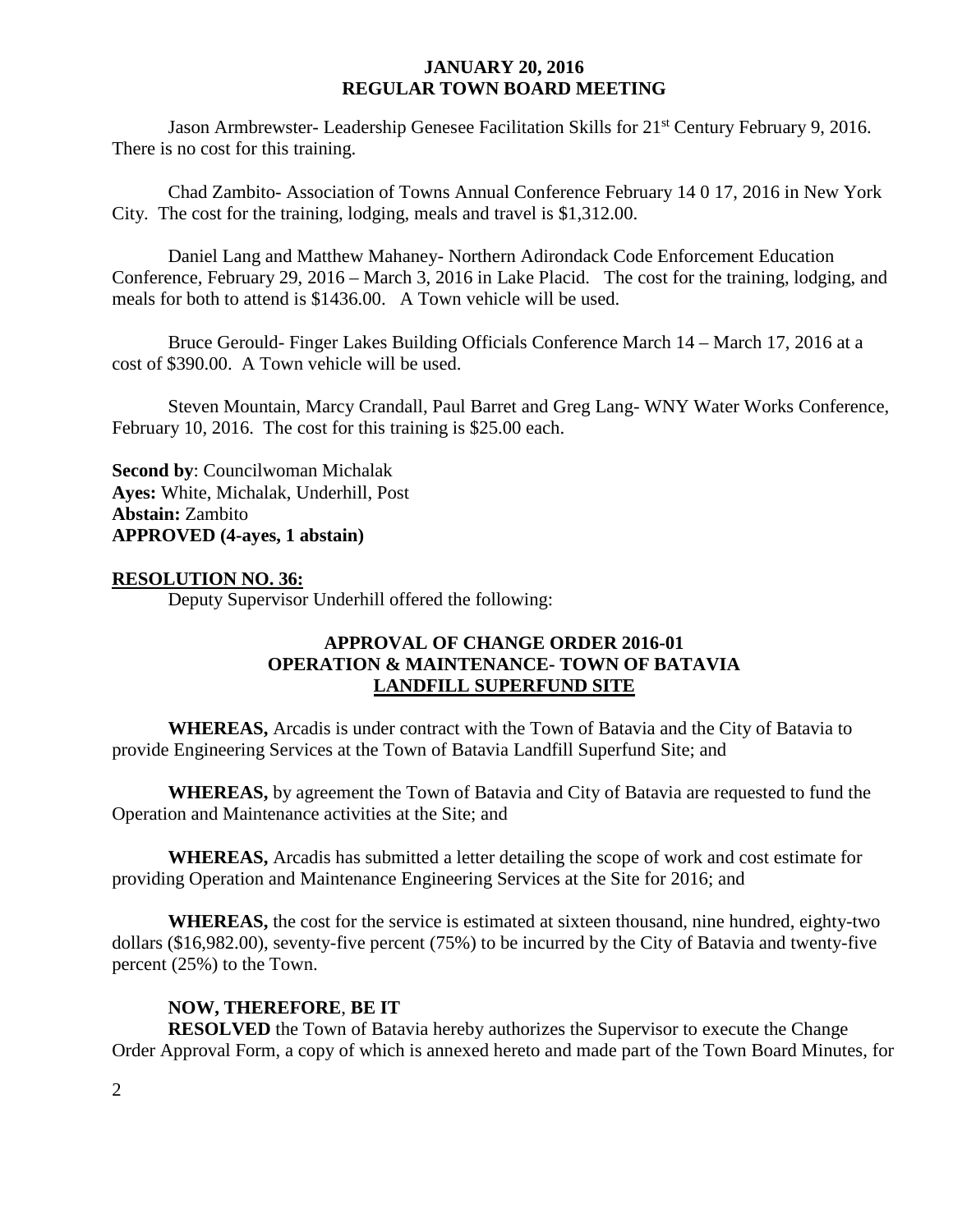the aforementioned Engineering Services to be performed by Arcadis, at an estimated cost of sixteen thousand, nine hundred, eighty-two dollars (\$16,982.00).

**Second by: Councilwoman White Ayes:** Underhill, White, Michalak, Zambito, Post **APPROVED by unanimous vote** (5-0)

#### **RESOLUTION NO. 37:**

Supervisor Post offered the following:

# **LEAD AGENCY STATUS WATER SYTEM IMPROVEMENTS**

**WHEREAS,** the Village of Elba wishes to assume Lead Agency status for the proposed Water System Improvements (Phase 1 and 2) on various Streets within the Village limits and along NYS Route 98 in the Town of Elba; and

**WHEREAS,** the Batavia Town Board does not object to the Village of Elba assuming this role.

**RESOLVED,** the Batavia Town Board hereby authorizes the Supervisor to execute the attached SEQR Lead Agency Coordination Request Form designating the Village of Elba as Lead Agency for the proposed Water System Improvements (Phase 1 and 2), located in the Village of Elba.

**Second by: Deputy Supervisor Underhill Ayes:** Post, Underhill, Michalak, Zambito, White **APPROVED by unanimous vote** (5-0)

#### **RESOLUTION NO. 38:**

Councilwoman Michalak offered the following:

## **RESOLUTION TO AUTHORIZE PURCHASE OF DELL COMPUTERS BUILDING AND ASSESSMENT DEPARTMENTS**

**RESOLVED,** the Batavia Town Board hereby authorizes the purchase of one (1) Dell OptiPlex 3240 AIO desktop computer at a cost of \$932.31 and two (2) Dell Latitude 7350 laptop computers at a cost of \$1,227.26 each, for the Building Department and one (1) Dell Latitude E5550/5550 CTO at a cost of \$1,195.17 for the Assessment Department, New York State Contract #PM20820, 56AHC (quotes attached); and be it further

**RESOLVED,** the expenditures will be appropriated from the following line items:

| A1355.200 | \$1,195.17 |
|-----------|------------|
| A3620.200 | \$3,386.83 |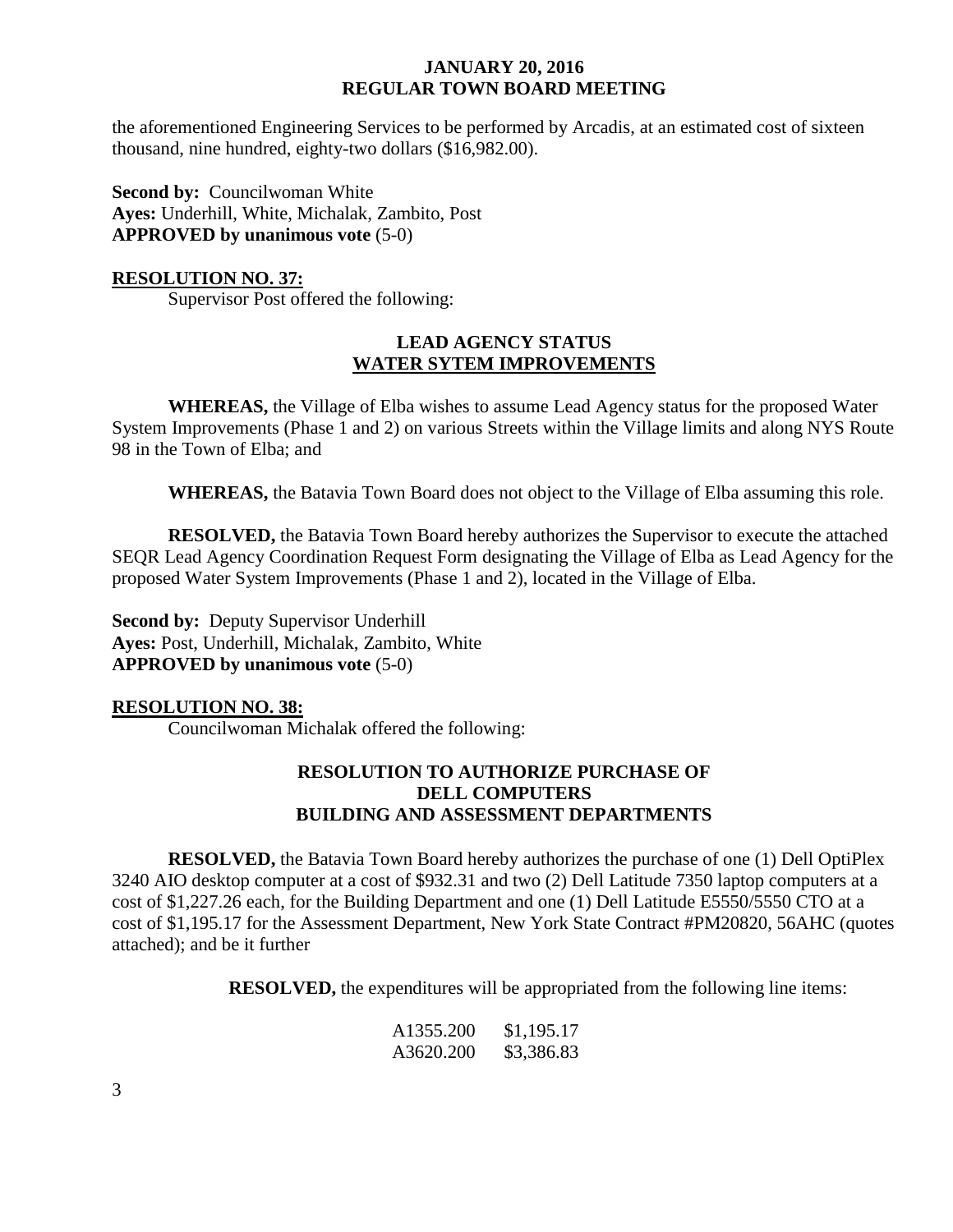## **Second by: Councilwoman Michalak Ayes:** Michalak, Zambito, White, Underhill, Post **APPROVED by unanimous vote** (5-0)

**Abstract No. 13-2015 and 1-2016:** Motion Councilman Zambito, second Councilwoman Michalak to authorize the Supervisor to pay the following vouchers:

| General                     | \$30,329.52    |
|-----------------------------|----------------|
| Highway                     | 2,543.72       |
| Sewer No. 1                 | 2,468.07       |
| Sewer No. 2                 | 7,137.80       |
| Water                       | 194,351.08     |
| Pratt                       | 236,222.89     |
| W Main                      | 66.00          |
| <b>Ellicott Trail</b>       | 1,364.83       |
| <b>Townline Joint Water</b> | 550,333.36     |
| <b>Total</b>                | \$1,024,817.27 |

Check numbers 16540 – 16601, SM -1052-1057, Online \$7,326.94

| General             | \$257,065.71   |
|---------------------|----------------|
| Highway             | 22,216.96      |
| Sewer No. 1         | 468.25         |
| Sewer No. 2         | 468.25         |
| Water               | 3,731.94       |
| <b>Batavia Fire</b> | 839,037.00     |
| <b>CDBG</b>         | 5,124.13       |
| <b>Total</b>        | \$1,128.112.24 |

Check numbers 16602- 16642, HQ - 1013 **Ayes:** Zambito, Michalak, White, Underhill, Post **MOTION CARRIED by unanimous vote** (5-0)

# **DEPARTMENT REPORTS:**

## **Supervisor's Report:**

**Status Report** on expenditures and revenues is available for the Board's review.

**GAM Meeting** is tomorrow evening hosted by the Village of LeRoy at 7:00 P.M. at the LeRoy Country Club.

**Water Informational Meeting-** An informational meeting for Upton, Brown and Wilkinson Roads will be held on Wednesday, February 10 at 6:00 P.M. at the Town Hall.